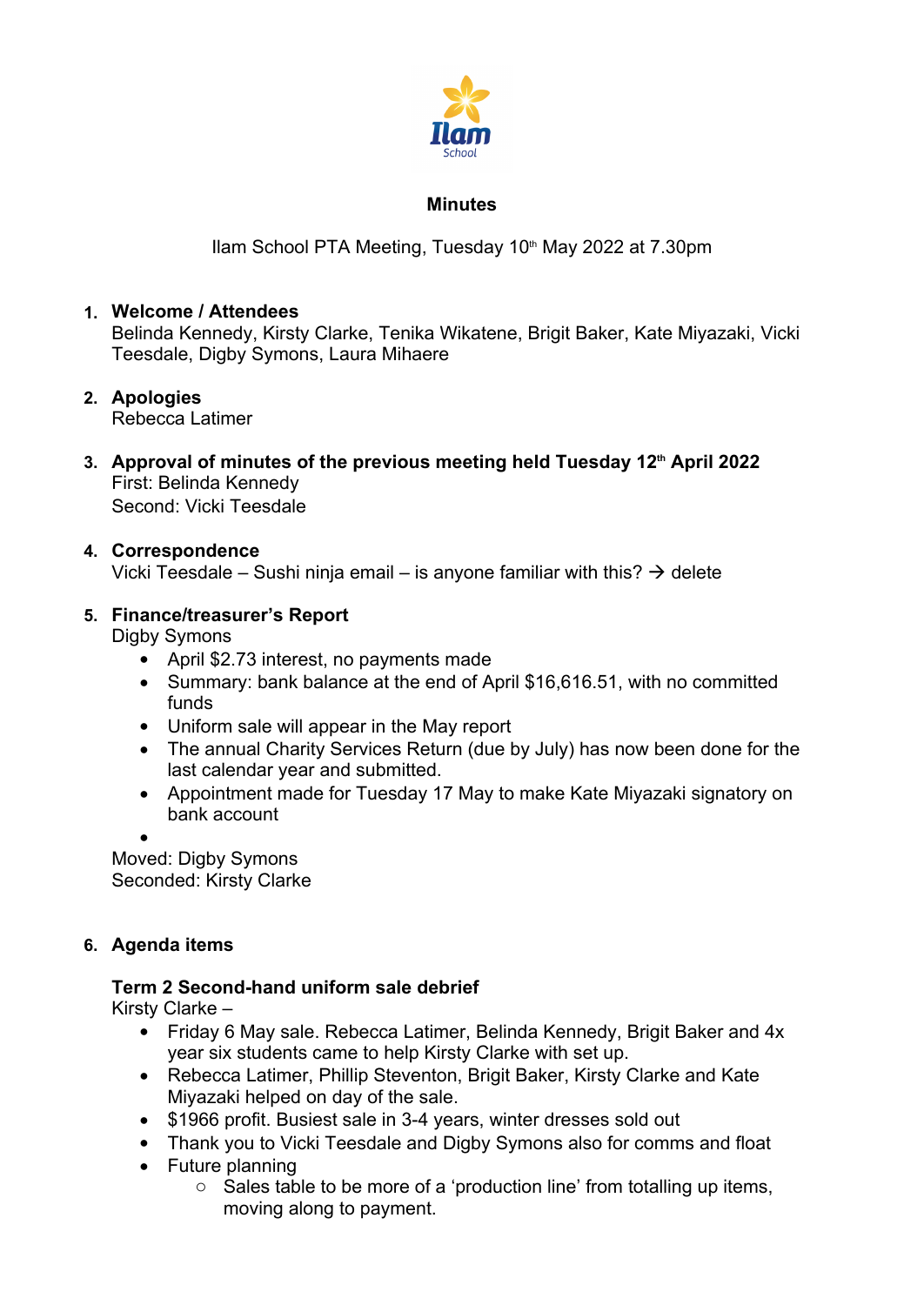- $\circ$  New signs needed  $\rightarrow$  Could Sue-Ellen make or update the signs?
- o Look into displaying pictures of uniform, info about where to buy if items not available at sale. (not sure who is doing this?)
- Success perhaps due in part to more advertising this time facebook page and notices plus signs out. Thanks to Belinda Kennedy for this.
- Next sale 29 July first Friday of term 3.

# **Updating 'Friends of the PTA' email list**

Tenika Wikatene – this list is dated. Can we remove people we know have left the school. Also could the teachers ask at the learning conferences if parents would like to join the 'Friends of the PTA' list.  $\rightarrow$  Vicki Teesdale to print and look at list, Belinda Kennedy to think about promoting further through learning conferences or similar.

## **Where things are at with fundraising ideas for 2022**

# *Calendar Art*

Paper arrived and will be checked out to teachers by the end of the week (Rebecca Latimer via Vicki)

# *Good Give*

Have gone out of business due to covid (Kate Miyazaki)

## *Gift Products and Cook Book*

No update

# *Bake sale*

Update from Belinda Kennedy –

- The School Council have taken this on.
- To happen Wed 22 June/Thu 23 June in the week running up to Matariki
- Kids can dress up as their favourite Matariki star and sell the baking
- Format to be an inter-class rather than inter-house competition, with a class prize.
- PTA to wait for a letter from the School Council requesting specific help

## *Movie night in the hall*

Vicki Teesdale – suggested running movie night in Term 2 Brigit Baker – suggested a 'fish and chip night' / some sort of family night during Term 2, perhaps expanding the movie night to be more family focused. Belinda Kennedy – In orange setting we can have up to 500 people in the hall so an event like this is possible.

Summary of discussion on this topic:

- Movie night planned for Friday 1 July (second to last Friday of Term 2)
- Tickets \$3 per child and include popcorn (which will be handed out at door) and entry
- Additional popcorn and iceblocks to be sold for \$1 in the hall
- Doors open at 5.30pm, movie starts at 6pm.
- Held in the hall, overflow classroom available if needed
- Tea/coffee and cake available free for parents in a nearby classroom
- Parents can leave children in hall as event will be fully supervised

Questions still to be answered: